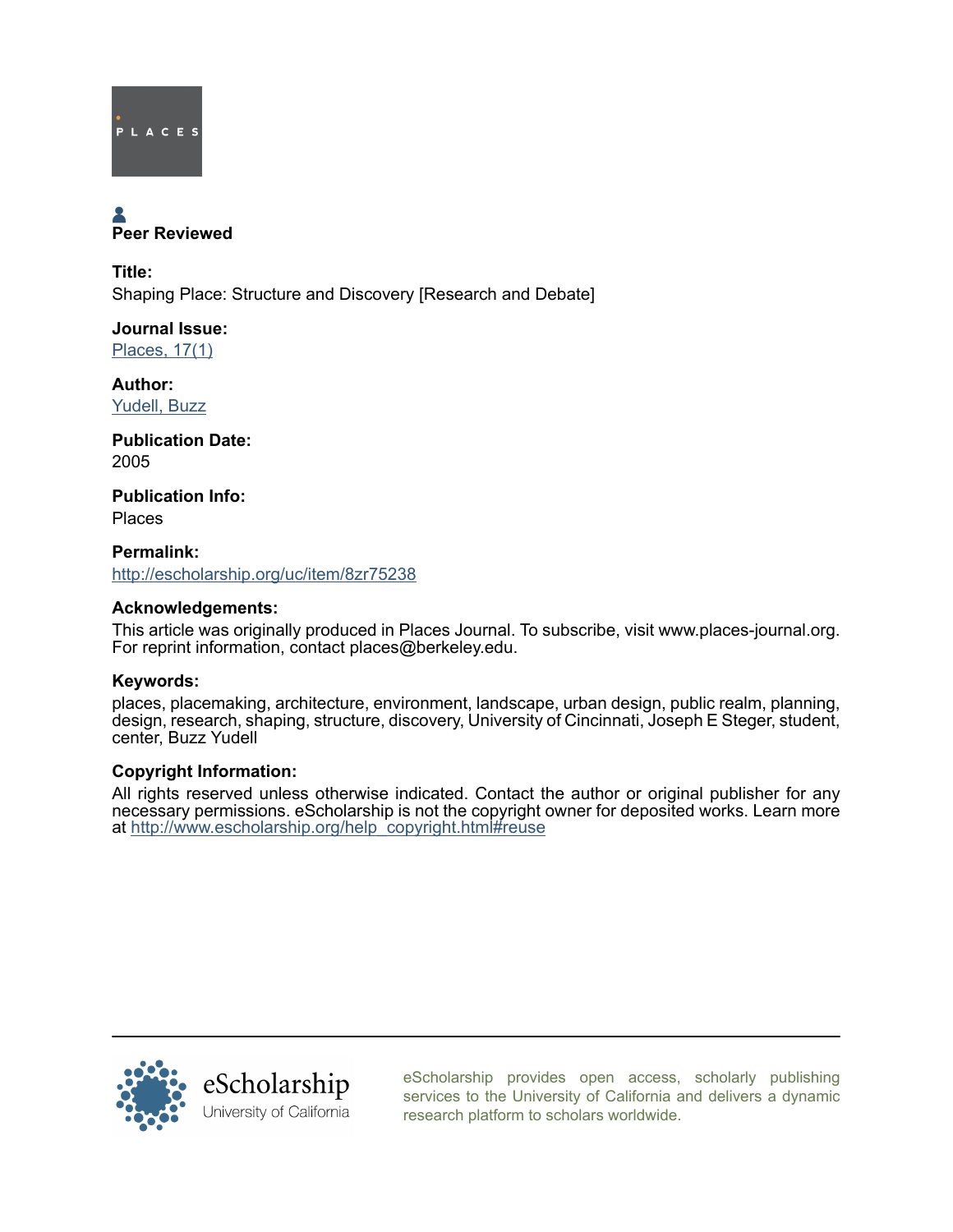# **Shaping Place: Structure and Discovery**

## **Buzz Yudell**

Analogy is only helpful to the design process in its careful application. This is perhaps how best to understand the concept of Main Street at the University of Cincinnati. One of the buildings central to this vision is the Joseph E. Steger Student Life Center. In designing this building, we engaged in a fluid, collaborative process whose ultimate success lay in the university's willingness to clarify their vision through a process which balances structure and discovery.

At the time we received the commission for this building, the university was interested both in completing the "Braid" that would tie sections of the campus together, and in creating a focus of student life. Main Street was the governing analogy for such a complex which would create this critical link and be animated by a  $24/7$  mix of uses.

It was the linear form of the site and the mix of uses that would be present there that had originally suggested the idea of a Main Street. However, there was never an inclination to hew to the notion of Main Street based on some image of commercial urban life. Instead, the opportunity for discovery, based on the specificity of campus needs and life, trumped the idea of a fixed image or formulaic urban solution.

The Main Street project does share with its prototype the idea of a density of uses which can both activate and serve community. Yet, it has not been conceived primarily as a commercial machine. Instead, student needs and their variable schedules have governed the patterns of access. The programmed adjacencies of use, both horizontally and in three dimensions, have been generated by the imperatives of campus life, not retail life.

### **Collaborative Process**

In working to refine the Main Street analogy, Moore Ruble Yudell/Glaserworks engaged in a dynamic process which involved close collaboration with the designer of the campus master plan, Hargreaves Associates, and with the architects of two adjacent buildings, Gwathmey Siegal/ GBBN Architects and Morphosis/KZF Design.1

In this effort, the university encouraged freedom of exploration in several unusual ways. Most importantly, the planning team was encouraged to discuss program type, allocation and placement, building site options, phasing, and financial implications of alternate diagrams within the evolving campus framework.

Finding the right fit between structure and discovery was critical to the process. Carefully programmed multiday workshops in Cincinnati were augmented by workshops in New York City and Santa Monica. While more traditional committee meetings supported a finer grain of decision

making, it was the workshops which generated most of the pivotal programmatic, site planning, and financial decisions.

Early on in our workshops we debated the question of street or plaza, path or place. The Hargreaves team spoke of a street with stepped outcroppings to negotiate the fiftyfoot grade change while encouraging gathering. However, Mike Moose of Glaserworks was concerned that the terraced street was flowing too fast and should have more places for calm activities.

At one workshop an earnest student told all the architects to "forget everything you remember about campus life when you were in college." He and others went on to describe a life in which boundaries of time, space and academic discipline are falling, due to both electronic media and more informal social patterns.

Clearly, no analogy could be entirely correct. Indeed, what eventually evolved was a hybrid of path and place with many opportunities for social interaction at varied scales. In many ways the project may be developing more as a main *place* than a Main Street.

### **A Flexible Armature and a System of Elements**

The Student Life Center developed as a flexible armature for the energetic, electronic, eclectic nature of student organizations and activities. The program evolved as a hugely varied mix of uses, many of which require collaborative space. Some require high visibility, while others need quiet and discretion: a panoply of uses and needs. How could we support these now and yet accommodate the inevitable flux with time?

In part we distinguished elements, needs and activities which are immutable or primal (social needs, physical comfort, climate, light, building structure, campus structure) versus those which are shifting. The building evolved as a system of elements which are permanent, complemented by a set of spaces which are flexible. In a sense the building is a highly inflected loft.

This duality of generic and specific, or loft and inflection, generates variations in scale and type of space, and accommodates program diversity with highly particularized responses to campus context and topography.

The building is configured as a thin, single-loaded loft, with south-facing social corridors containing bays inflected to frame campus views and to provide casual meeting places. At grade level this south passage becomes an openair arcade. It gives street presence and direct access to an array of activities including a twenty-four-hour computer lab and lounge, a student gallery, a business support center, and more typically commercial uses such as Starbucks and